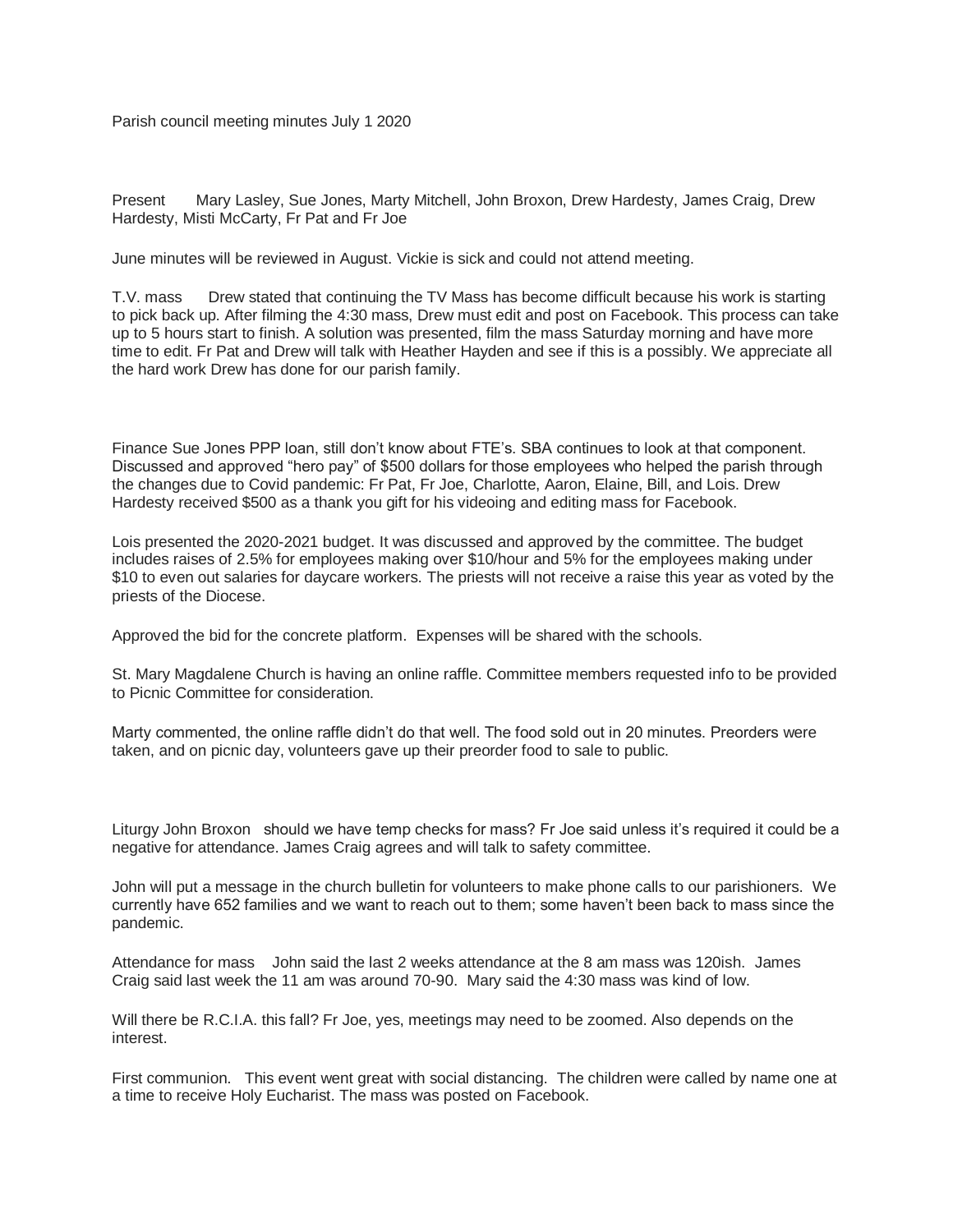Building and grounds Will Jerome on vacation.

Concrete pad for dumpster has been approved by the finance committee. Keith Osbourne has been notified.

Fr Pat passed out parish subsidies calculations and commented that the O.C.H.S. had a wonderful graduation.

Stewardship Mary Lasley Amy Stiff felt disconnected from church because of epidemic. Misti suggested maybe she can put together VBS packets for the children. Immaculate had done something like this. Mary will reach out to her.

A thank you note was put in the bulletin for parishioners who were involved the lockdown.

Picnic Misti McCarty Men's club was going to do a cook in June around our regular picnic date, the price of meat was costly, and it was decided not to do this.

Marty Mitchell will take over picnic committee and Misti McCarty will join the daycare board.

Catholic Schools Marty Mitchell. The 2020-2021 school year will start August 26. The new start date does not impact remainder of school year, all breaks will be on schedule. The school year will close May 21, dates subject to change due to inclement weather or other reasons. The extra 2 weeks will provide additional time for teachers and staff to be educated for whatever new protocols and requirements in place for creating safe environments for everyone involved. Also, additional time will be added to the end of each day to meet the requirements established by the Diocese and the State of Ky. More details will come soon. The local schools will also begin on August 26, this allows our students who rely on transportation to be able to continue to do so.

Safety James Craig no meeting

Priest report Fr Pat no funerals in a long while.

Topics discussed Deacon Ken will rotate off this year and Deacon Mike will join us in August.

New Officers for the year.